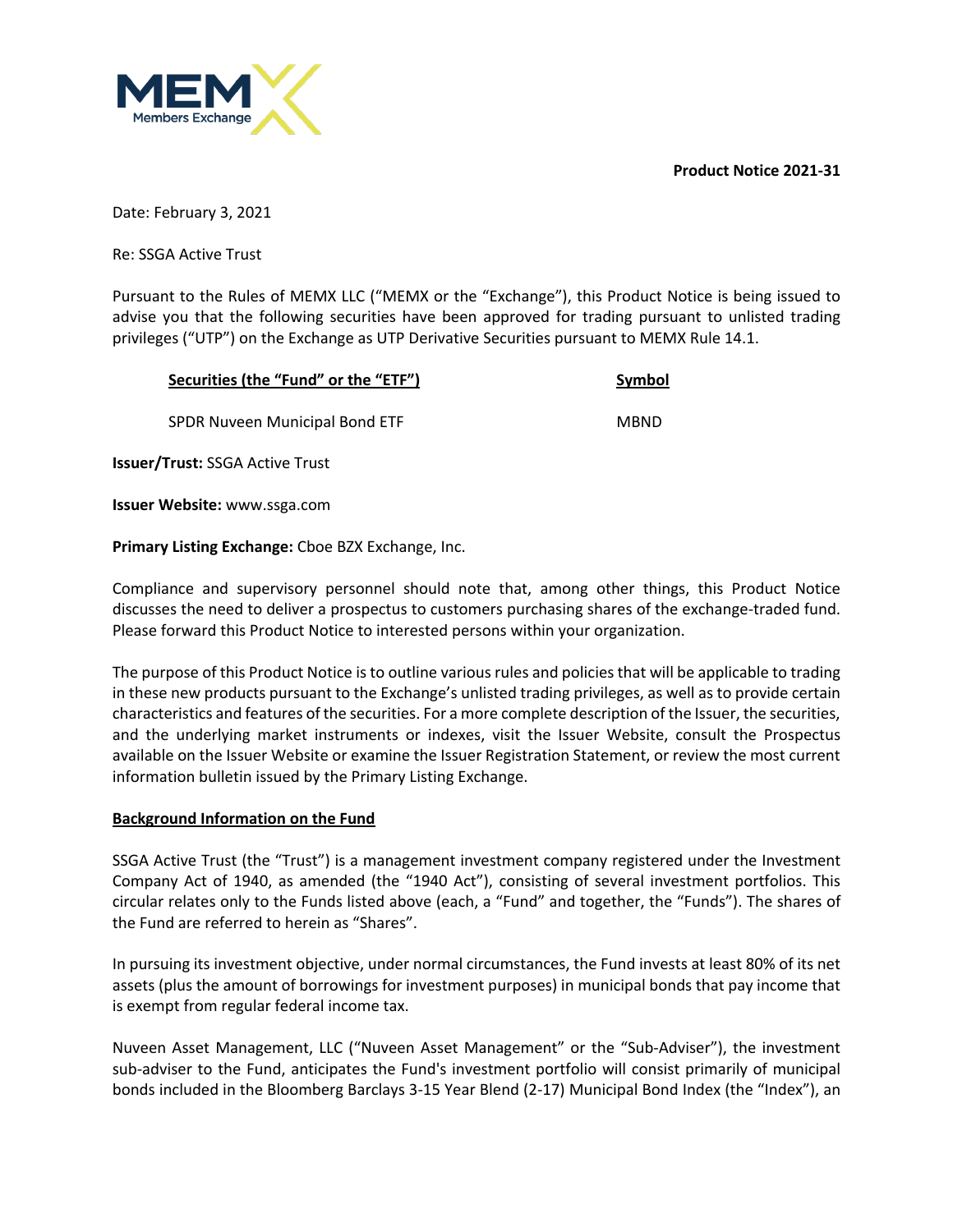index comprising investment-grade municipal securities ranging from 2 to 17 years in maturity. The municipal bonds selected by the Sub-Adviser may include tax-exempt municipal securities issued by states, cities, counties, districts, territories or possessions of the United States and the District of Columbia and their respective subdivisions, agencies, authorities and instrumentalities. Municipal bonds may include state and local general obligation bonds, revenue bonds, pre-refunded bonds, insured bonds and municipal lease obligations. Securities selected by the Sub-Adviser may include when-issued securities. Under normal market conditions, the Fund's investment portfolio will consist primarily of municipal bonds rated A3/A-/A- or higher by an independent rating agency; however the Fund may invest in municipal bonds of any credit quality, including up to 20% of its net assets in low to medium-quality bonds rated Baa1/BBB+/BBB+ or lower (or unrated bonds judged by the Sub-Adviser to be of comparable quality), including below investment grade bonds (commonly referred to as "high yield" or "junk" bonds). Under normal circumstances, the Sub-Adviser will target a weighted average duration for the Fund's portfolio between 4.5 – 7 years and a weighted average maturity for the Fund's portfolio between 5 – 12 years.

In selecting securities for the Fund, the Sub-Adviser utilizes a rules-based, value-oriented strategy which is designed to identify higher-yielding and undervalued municipal bonds that offer above average total return potential. In constructing the Fund's portfolio, the Sub-Adviser may overweight/underweight individual bonds by up to 5% on an absolute basis compared to their weights in the Index, and may overweight/underweight the Fund's sector exposure by up to 10% on an absolute basis compared to the Index's sector exposure. The Sub-Adviser may choose to sell municipal bonds with deteriorating credit and/or limited upside potential compared to other available bonds.

The Fund may also invest in cash and cash equivalents or money market instruments, such as money market funds (including money market funds advised by SSGA Funds Management, Inc. ("SSGA FM" or the "Adviser"), the investment adviser to the Fund).

For more information regarding the Funds investment strategy, please read the prospectus for the Fund.

As described more fully in the Prospectus and Statement of Additional Information, the Fund will issue and redeem Shares on a continuous basis at their net asset value ("NAV") only in large blocks of 100,000 Shares (each, a "Creation Unit"). Creation Units will be issued and redeemed principally in-kind for securities included in the underlying index. Except when aggregated in Creation Units, the Shares may not be redeemed with the Fund.

Shares are held in book-entry form, which means that no Share certificates are issued. The Depository Trust Company or its nominee is the record owner of all outstanding Shares of the Funds and is recognized as the owner of all Shares for all purposes.

The NAV per Share for each Fund is computed by dividing the value of the net assets of the Fund (i.e., the value of its total assets less total liabilities) by the total number of Shares outstanding. Expenses and fees are accrued daily and taken into account for purposes of determining NAV. The NAV of each Fund is determined each business day after the close of trading (ordinarily 4:00 p.m., Eastern Time or "ET") of the New York Stock Exchange. Any assets or liabilities denominated in currencies other than the U.S. dollar are converted into U.S. dollars at the current market rates on the date of valuation as quoted by one or more sources.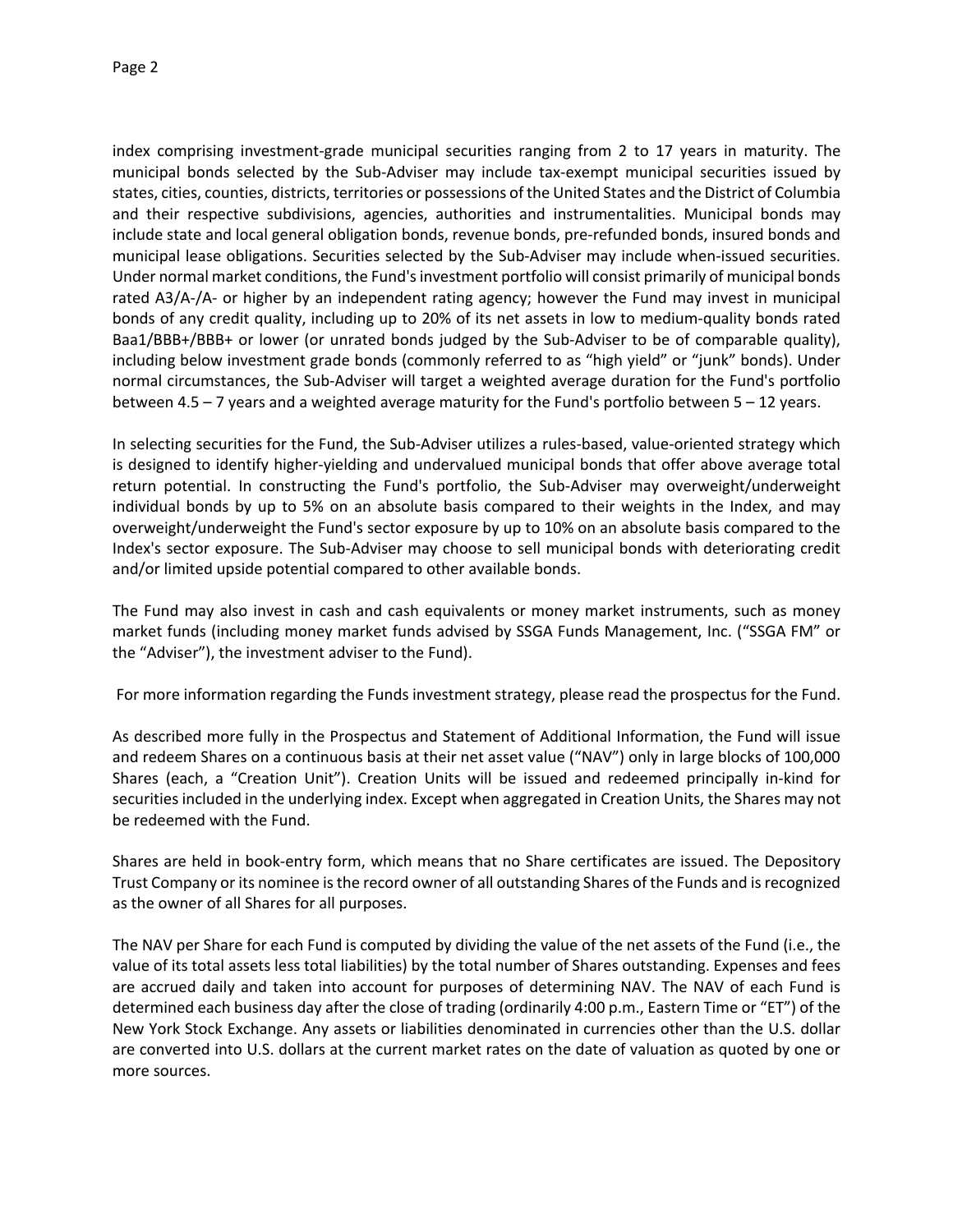The registration statement for the Fund describes the various fees and expenses for the Fund's Shares.

For a more complete description of the Fund visit the Issuer Website.

## **Principal Risks**

As with any investment, you could lose all or part of your investment in the Funds, and the Funds' performance could trail that of other investments. These Funds are subject to the principal risks noted below, any of which may adversely affect the Funds' net asset value per share ("NAV"), trading price, yield, total return and ability to meet its investment objective. Interested persons are referred to the discussion in the prospectus for the Funds of the principal risks of an investment in the Funds. These include but are not limited to market risk, debt securities risk, municipal obligations risk, political risk, fluctuation of net asset value, share premiums and discounts risk, below investment-grade securities risk, cash position risk, income risk, liquidity risk, management risk, money market risk, new fund risk, non-diversification risk, tax exemption risk, valuation risk and when-issued securities risk.

## **Exchange Rules Applicable to Trading in the Shares**

Trading in the Shares on MEMX is subject to MEMX trading rules.

## **Trading Hours**

The value of the Index underlying the Shares will be disseminated to the data vendors every 15 seconds during the Regular Trading Session.

The Shares will trade on MEMX between 7:00 am and 5:00 pm (EST). Please note that trading in the Shares during the Exchange's Pre-Market and Post-Market Sessions ("Extended Market Sessions") may result in additional trading risks which include: (1) that the current underlying indicative value may not be updated during the Extended Market Sessions, (2) lower liquidity in the Extended Market Sessions may impact pricing, (3) higher volatility in the Extended Market Sessions may impact pricing, (4) wider spreads may occur in the Extended Markets Sessions, and (5) because the indicative value is not calculated or widely disseminated during the Extended Market Sessions, an investor who is unable to calculate an implied value for the Shares in those sessions may be at a disadvantage to market professionals.

## **Dissemination of Data**

The Consolidated Tape Association will disseminate real time trade and quote information for the Shares to Tape B.

| <b>Name</b>                    | <b>Trading Symbol</b> | <b>NAV Symbol</b> |
|--------------------------------|-----------------------|-------------------|
| SPDR Nuveen Municipal Bond ETF | <b>MBND</b>           | MBND.NV           |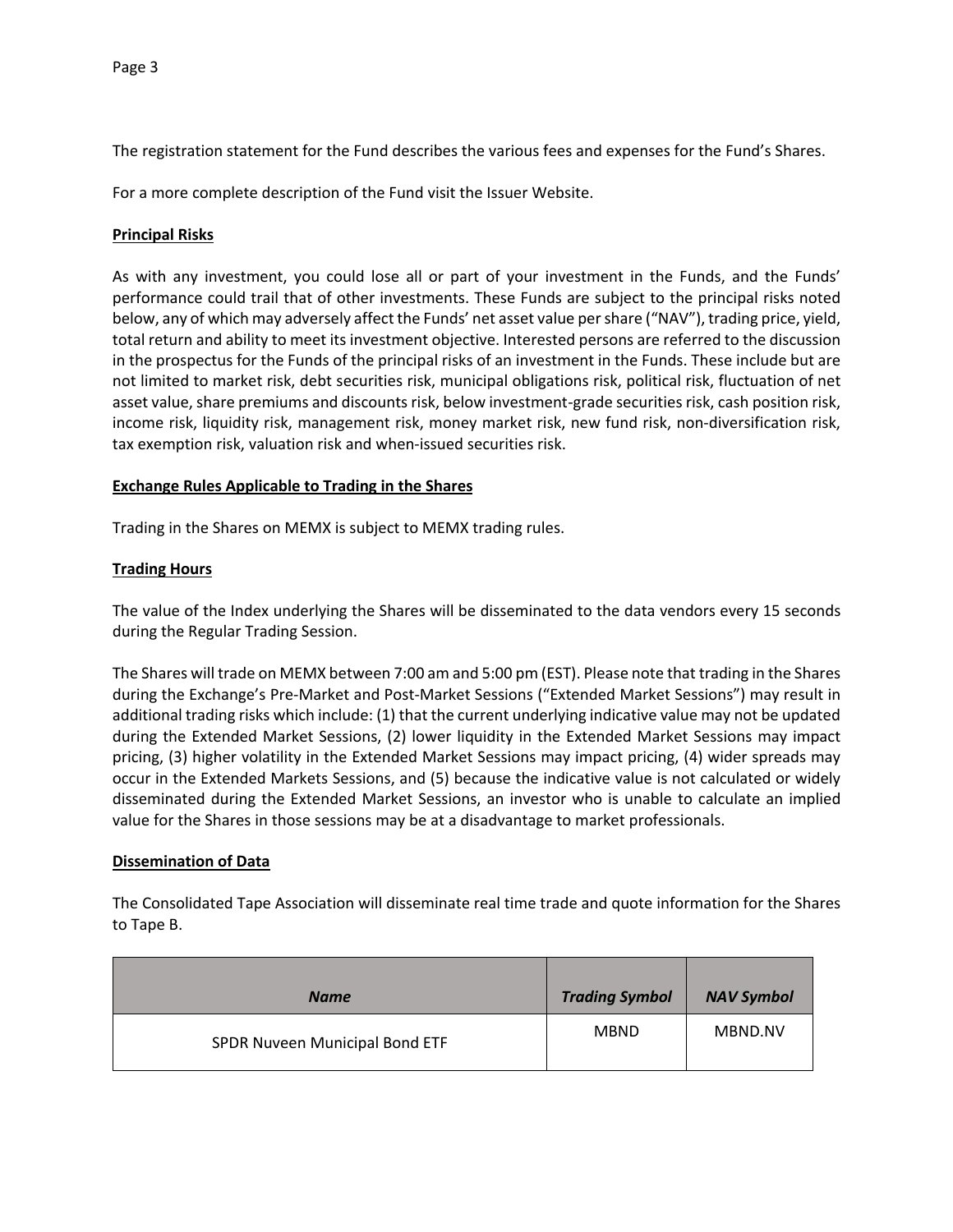## **Delivery of a Prospectus**

Exchange Members should be mindful of applicable prospectus delivery requirements under the federal securities laws with respect to transactions in the Fund. Prospectuses may be obtained through the Fund's website. The Prospectus for the Fund does not contain all of the information set forth in the Fund's Registration Statement (including the exhibits to the Registration Statement), parts of which have been omitted in accordance with the rules and regulations of the SEC. For further information about the Fund, please refer to its Registration Statement.

In the event that the Fund relies upon an order by the SEC exempting the Shares from certain prospectus delivery requirements under Section 24(d) of the 1940 Act and in the future make available a written product description, Exchange Rules require that Exchange Members provide to all purchasers of Shares a written description of the terms and characteristics of such securities, in a form prepared by the Issuer of the Fund, no later than the time a confirmation of the first transaction in the Shares is delivered to such purchaser. In addition, Exchange Members shall include such a written description with any sales material relating to the Shares that is provided to customers or the public. Any other written materials provided by a MEMX member to customers or the public making specific reference to the Shares as an investment vehicle must include a statement in substantially the following form: "A circular describing the terms and characteristics of [the UTP Derivative Securities] has been prepared by the [open-ended management investment company name] and is available from your broker. It is recommended that you obtain and review such circular before purchasing [the UTP Derivative Securities]."

An Exchange member carrying an omnibus account for a non-member broker-dealer is required to inform such non-member that execution of an order to purchase Shares for such omnibus account will be deemed to constitute agreement by the non-member to make such written description available to its customers on the same terms as are directly applicable to such Exchange member under this rule.

Upon request of a customer, Exchange Members also shall provide a copy of the Prospectus.

## **Suitability**

Trading in the securities on the Exchange will be subject to MEMX Rule 3.7 and other applicable suitability rules. Members recommending transactions in the securities to customers should make a determination that the recommendation is suitable for the customer.

# **Trading Halts**

The Exchange will halt trading in the Shares of a security in accordance with the Exchange's Rules. The grounds for a halt include a halt because the intraday indicative value of the security and/or the value of its underlying index are not being disseminated as required, a halt for other regulatory reasons or due to other conditions or circumstances deemed to be detrimental to the maintenance of a free and orderly market. In addition, MEMX will stop trading the Shares of a security if the primary market de-lists the security.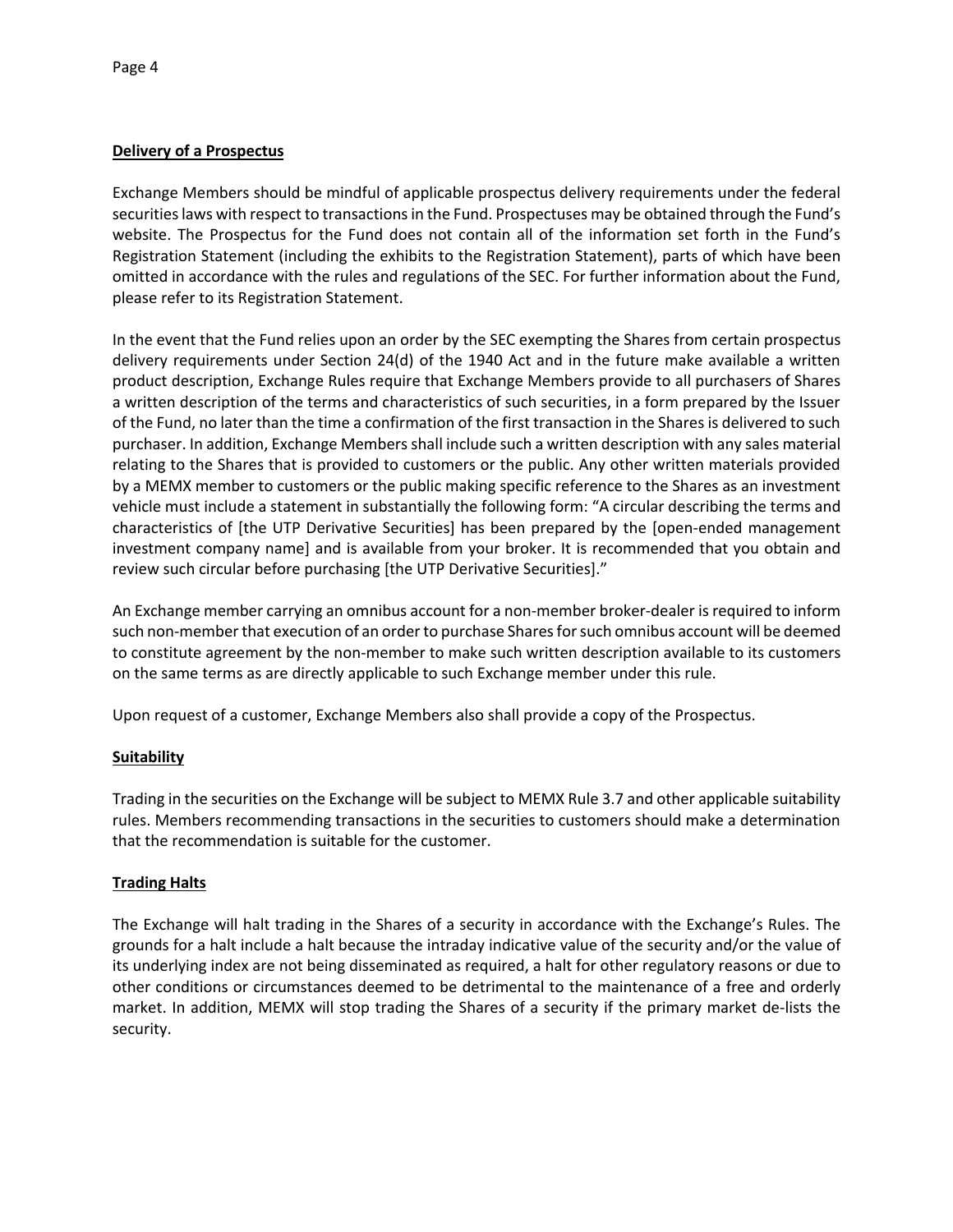## **Exemptive, Interpretive and No-Action Relief Under Federal Securities Regulations**

The Securities and Exchange Commission (the "SEC") has issued letters granting exemptive, interpretive and no-action relief from certain provisions of rules under the Securities Exchange Act of 1934 for exchange- traded securities listed and traded on a registered national securities exchange that meet certain criteria.

**AS WHAT FOLLOWS IS ONLY A SUMMARY OF THE RELIEF OUTLINED IN THE NO-ACTION LETTERS REFERENCED ABOVE, THE EXCHANGE ADVISES INTERESTED PARTIES TO CONSULT THE NO-ACTION LETTERS FOR MORE COMPLETE INFORMATION REGARDING THE MATTERS COVERED THEREIN AND THE APPLICABILITY OF THE RELIEF GRANTED IN RESPECT OF TRADING IN SECURITIES. INTERESTED PARTIES SHOULD ALSO CONSULT THEIR PROFESSIONAL ADVISORS.**

#### **Regulation M Exemptions**

Generally, Rules 101 and 102 of Regulation M prohibit any "distribution participant" and its "affiliated purchasers" from bidding for, purchasing, or attempting to induce any person to bid for or purchase any security which is the subject of a distribution until after the applicable restricted period, except as specifically permitted in Regulation M. The provisions of the Rules apply to underwriters, prospective underwriters, brokers, dealers, and other persons who have agreed to participate or are participating in a distribution of securities.

The SEC has granted an exemption from Rule 101 under Regulation M to permit persons participating in a distribution of shares of the above-mentioned Fund to engage in secondary market transactions in such shares during their participation in such a distribution. In addition, the SEC has granted relief under Regulation M to permit persons who may be deemed to be participating in the distribution of Shares of the above-mentioned Fund (i) to purchase securities for the purpose of purchasing Creation Unit Aggregations of Fund Shares and (ii) to tender securities for redemption in Creation Unit Aggregations. Further, the SEC has clarified that the tender of Fund Shares to the Fund for redemption does not constitute a bid for or purchase of any of the Funds' securities during the restricted period of Rule 101. The SEC has also granted an exemption pursuant to paragraph (e) of Rule 102 under Regulation M to allow the redemption of Fund Shares in Creation Unit Aggregations during the continuous offering of Shares.

## **Rule 10b-10 (Customer Confirmations for Creation or Redemption of Fund Shares)**

Broker-dealers who handle purchases or redemptions of Fund Shares in Creation Unit size for customers will be permitted to provide such customers with a statement of the number of Creation Unit Aggregations created or redeemed without providing a statement of the identity, number and price of Shares of the individual securities tendered to the Fund for purposes of purchasing Creation Unit Aggregations ("Deposit Securities") or the identity, number and price of Shares to be delivered by the Trust for the Fund to the redeeming holder ("Redemption Securities"). The composition of the securities required to be tendered to the Fund for creation purposes and of the securities to be delivered on redemption will be disseminated each business day and will be applicable to requests for creations or redemption, as the case may be, on that day. This exemptive relief under Rule 10b-10 with respect to creations and redemption is subject to the following conditions: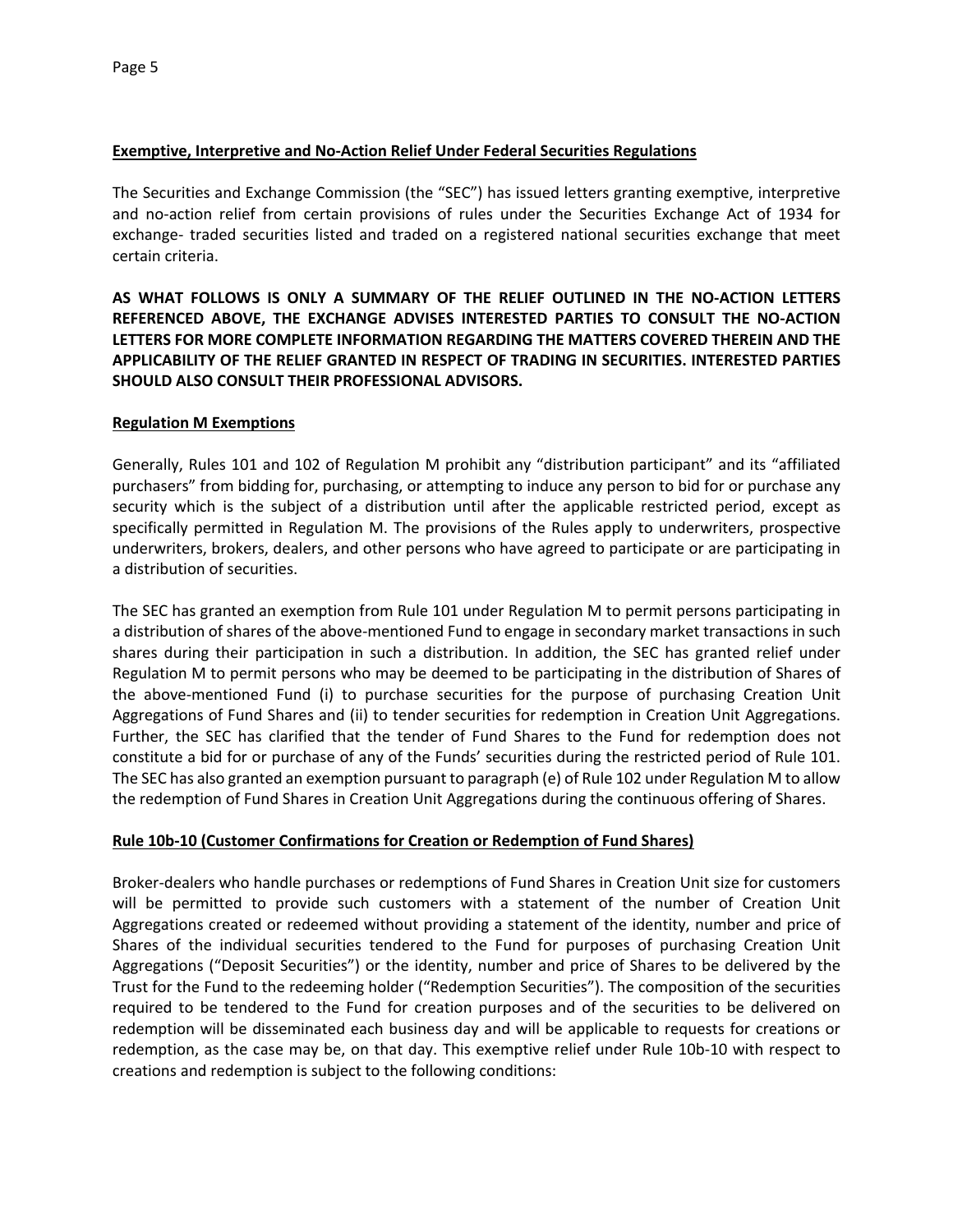- 1. Confirmations to customers engaging in creations or redemptions must state that all information required by Rule 10b-10 will be provided upon request;
- 2. Any such request by a customer for information required by Rule 10b-10 will be filed in a timely manner, in accordance with Rule 10b-10(c); and
- 3. Except for the identity, number, and price of Shares of the component securities of the Deposit Securities and Redemption Securities, as described above, confirmations to customers must disclose all other information required by Rule 10b-10(a).

#### **Rule 14e-5**

An exemption from Rule 14e-5 has been granted to permit any person acting as a dealer-manager of a tender offer for a component security of the Fund (1) to redeem Fund Shares in Creation Unit Aggregations from the issuer that may include a security subject to such tender offer and (2) to purchase Fund Shares during such tender offer. In addition, a no-action position has been taken under Rule 14e-5 if a brokerdealer acting as a dealer-manager of a tender offer for a security of the Fund purchases or arranges to purchase such securities in the secondary market for the purpose of tendering such securities to purchase one or more Creation Unit Aggregations of Shares, if made in conformance with the following:

- 1. Such bids or purchases are effected in the ordinary course of business, in connection with a basket of 20 or more securities in which any security that is the subject of a distribution, or any reference security, does not comprise more than 5% of the value of the basket purchase; or
- 2. Purchases are effected as adjustments to such basket in the ordinary course of business as a result of a change in the composition of the underlying index; and
- 3. Such bids or purchases are not effected for the purpose of facilitating such tender offer.

#### **Section 11(d)(1); Rules 11d1-1 and 11d1-2**

Section 11(d)(1) of the Act generally prohibits a person who is both a broker and a dealer from effecting any transaction in which the broker-dealer extends credit to a customer on any security which was part of a new issue in the distribution of which he participated as a member of a selling syndicate or group within thirty days prior to such transaction. The SEC has clarified that Section 11(d)(1) does not apply to broker-dealers that are not Authorized Participants (and, therefore, do not create Creation Unit Aggregations) that engage in both proprietary and customer transactions in Shares of a Fund in the secondary market, and for broker-dealer Authorized Participants that engage in creations of Creation Unit Aggregations. This relief is subject to specific conditions, including the condition that such broker-dealer (whether or not an 6 Authorized Participant) does not, directly or indirectly, receive from the Fund complex any payment, compensation or other economic incentive to promote or sell the Shares of a Fund to persons outside the fund complex, other than non-cash compensation permitted under NASD Rule 2830(l)(5)(A), (B) or (C). (See letter from Catherine McGuire, Chief Counsel, SEC Division of Market Regulation, to Securities Industry Association, Derivative Products Committee, dated November 21, 2005.) The SEC also has taken a no-action position under Section  $11(d)(1)$  of the Act that broker-dealers may treat Shares of a Fund, for purposes of Rule 11d1-2, as "securities issued by a registered open-end